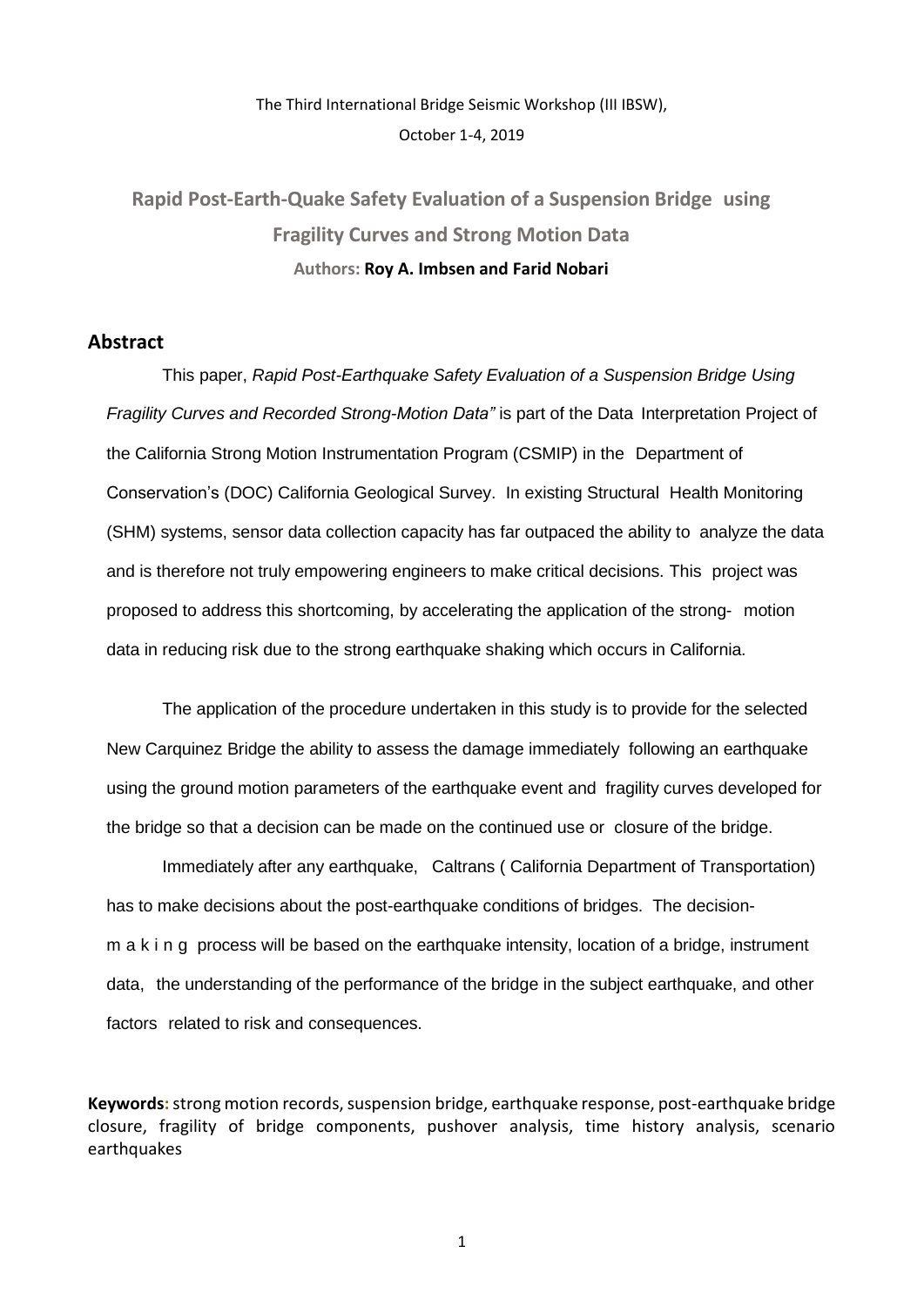# **1. Introduction**

Most of the critical bridges in California that are in high seismic zones have been instrumented. These instrument bridges are monitored in real time and this stored data can be used as part of a decision-making process. The foundation or free field ground motions near the bridge and some of the structural performance data can be obtained immediately after an earthquake. However, this limited instrument data doesn't provide adequate information about the conditions of all critical components of bridges immediately after an event. Therefore, additional understanding of the bridge performance and fragility functions should be developed for each of these critical bridges to assist the post-earthquake decision making process. This new process rapid post-earthquake decision making process for critical bridges. Immediately after any earthquake, Caltrans must make decisions about the post-earthquake conditions of bridges. The decision- m a k i n g process will be based on the earthquake intensity, location of a bridge, instrument data, the understanding of the performance of the bridge in the subject

earthquake, and other factors related to risk and consequences. An overview of the program is shown in Figure 1 [1].

The application of the procedure described in this paper is to provide for the selected New Carquinez Bridge, as shown in Figure 2, the ability to assess the damage immediately following an earthquake using the ground motion parameters of the earthquake event and fragility curves developed for the bridge so that a decision can be made on the continued use or closure of the bridge.



*Figure 1. Program Overview*

# **2. Description of the New Carquinez Bridge**

The Alfred Zampa Memorial Bridge, also known asthe New Carquinez Bridge (NCB), connects the cities of Vallejo, CA and Crockett, CA that sit on opposite sides of the Carquinez Straight [2].



*Figure 2. Aerial View looking towards Sacramento of the New Carquinez Bridge*

The main span is 2,388 ft long and is bounded by a south span (towards Oakland) of 482 ft. and a north span (towards Sacramento) of 594 ft. as shown in 2 . The superstructure is supported by a total of 158 hangers. The principal components of this suspension bridge include reinforced concrete towers supported on large-diameter concrete pile foundations, parallel-wire cables, gravity anchorages, and a closed orthotropic steel box deck system. The main concrete towers are approximately 400 ft. tall, and are tied together with a strut below the deck and an upper strut between the cable saddles. The lower strut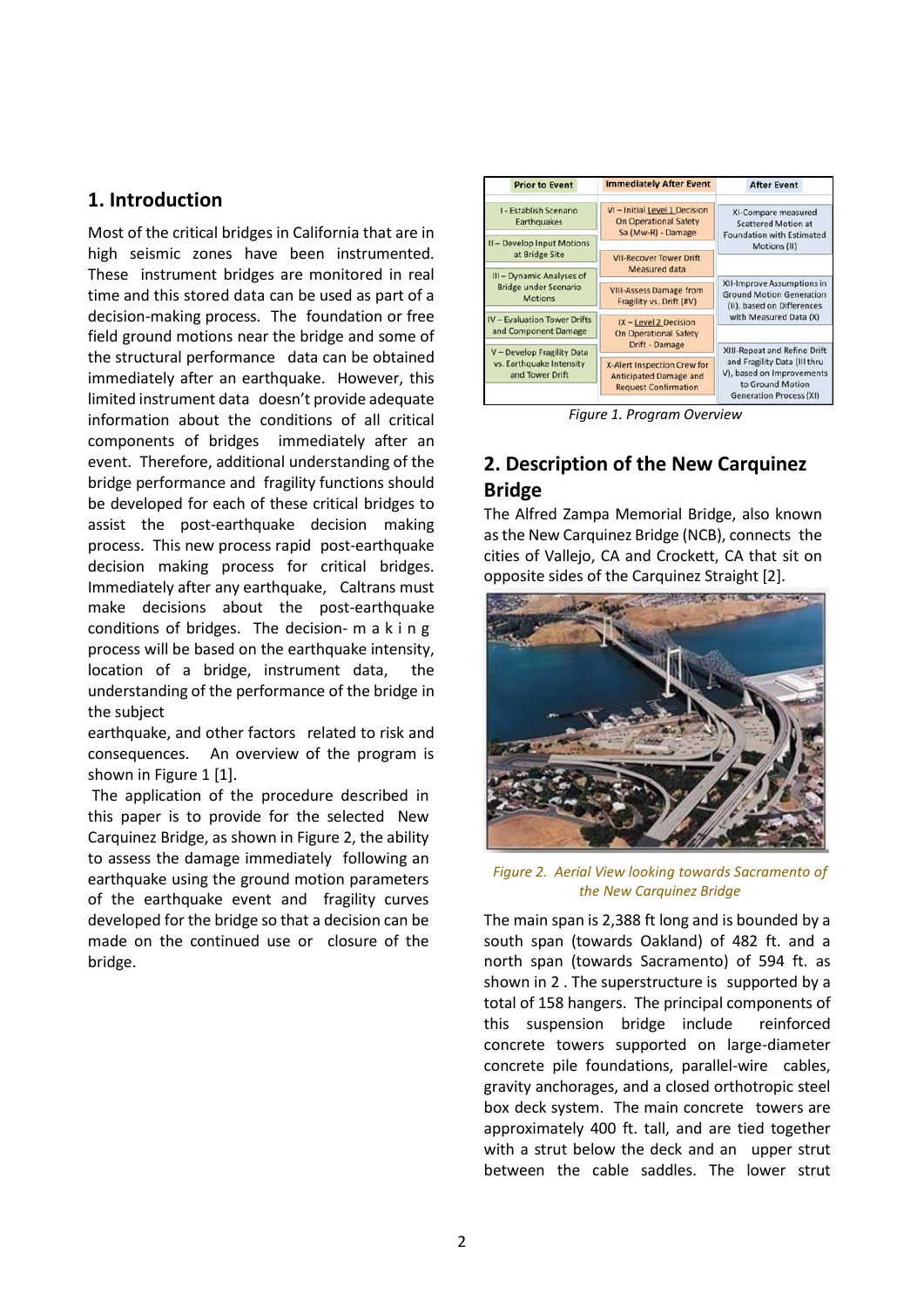supports the deck vertically using two rocker links and transversely through a shear key. The scope of the current study is to evaluate seismic performance of Tower T3 as "the critical component" of the bridge. As shown in the photograph this is the tower towards Sacramento. The procedure that is presented in this paper can be equally applied to any other component of the bridge.

The bridge site, at approximately twenty miles northeast of San Francisco, is in an active seismic zone. Seismic hazard assessments have shown that the site could be subject to strong ground motions originating on the San Andreas Fault, the Hayward Fault, the Concord- Green Valley, the Napa Valley, and the Franklin Faults. However, studies have shown that the Hayward fault, Concord-Green Valley fault system, and the Napa Valley seismic zones are the dominant sources of seismic hazard for the bridge's frequency range.

The seismic design of the New Carquinez Bridge considers both the Safety Evaluation Earthquake (SEE) and the lower level Functional Evaluation Earthquake (FEE). Caltrans performance requirements for these events are higher than the minimum level required for all transportation structures but below that required for an Important Bridge. As much as possible, the Important Bridge criteria are to be met for the Safety Evaluation Earthquake (SEE) corresponding to a maximum credible event which has a mean return period in the range of approximately 1,000 to 2,000 years. In this earthquake, the bridge can be subject to primarily "minor" damage with some "repairable" damage to piles, pile caps and anchorage blocks and remain open.

### **1. Methodology**

The proposed procedure recognizes three stages for data processing and decision making, namely: "**Prior to an Event**", "**Immediately after an Event**", and "**Post Event**" as shown in Figures 1 and 3 . Data processing related to "Immediately after an Event", and "Post Event" requires recovering measured data from CSMIP sensors after an event and possible enhancement of the modeling procedure and SSI approach. Generally, the objectives for the proposed three stages are:

**Prior to an Event** - evaluate and compile structural response and fragility data in a "Bridge Seismic Report" for a range of probable ground motions at the site.

**Immediately after Event** – based on the event location and magnitude, reference the "Bridge Seismic Report" to arrive at a "Level 1" safety/serviceability assessment to facilitate the continue service/emergency use only/full closure decision. Following the event and using the ground motions data and instrumentation data when available (CSMIP), reevaluate the structural response to arrive at a more accurate "Level 2" serviceability decision.

**Post Event** – compare instrumentation and calculated structural response to refine assumptions and parameters used in the analysis to achieve an improved process for the next event.



*Figure3 Procedure*

In developing a system to improve the current Caltrans rapid post-earthquake decision making process for critical bridges. Immediately after any earthquake, Caltrans must make decisions about the post-earthquake conditions of bridges. The decision- m a k i n g process will be based on the earthquake intensity, location of a bridge, instrument data, the understanding of the performance of the bridge in the subject earthquake, and other factors related to risk and consequences. In the process of developing this procedure the following tasks were undertaken:

> 1. **Scenario Earthquakes:** Develop 26 sets of earthquake scenario events based on the location of the bridge and the active faults in the vicinity of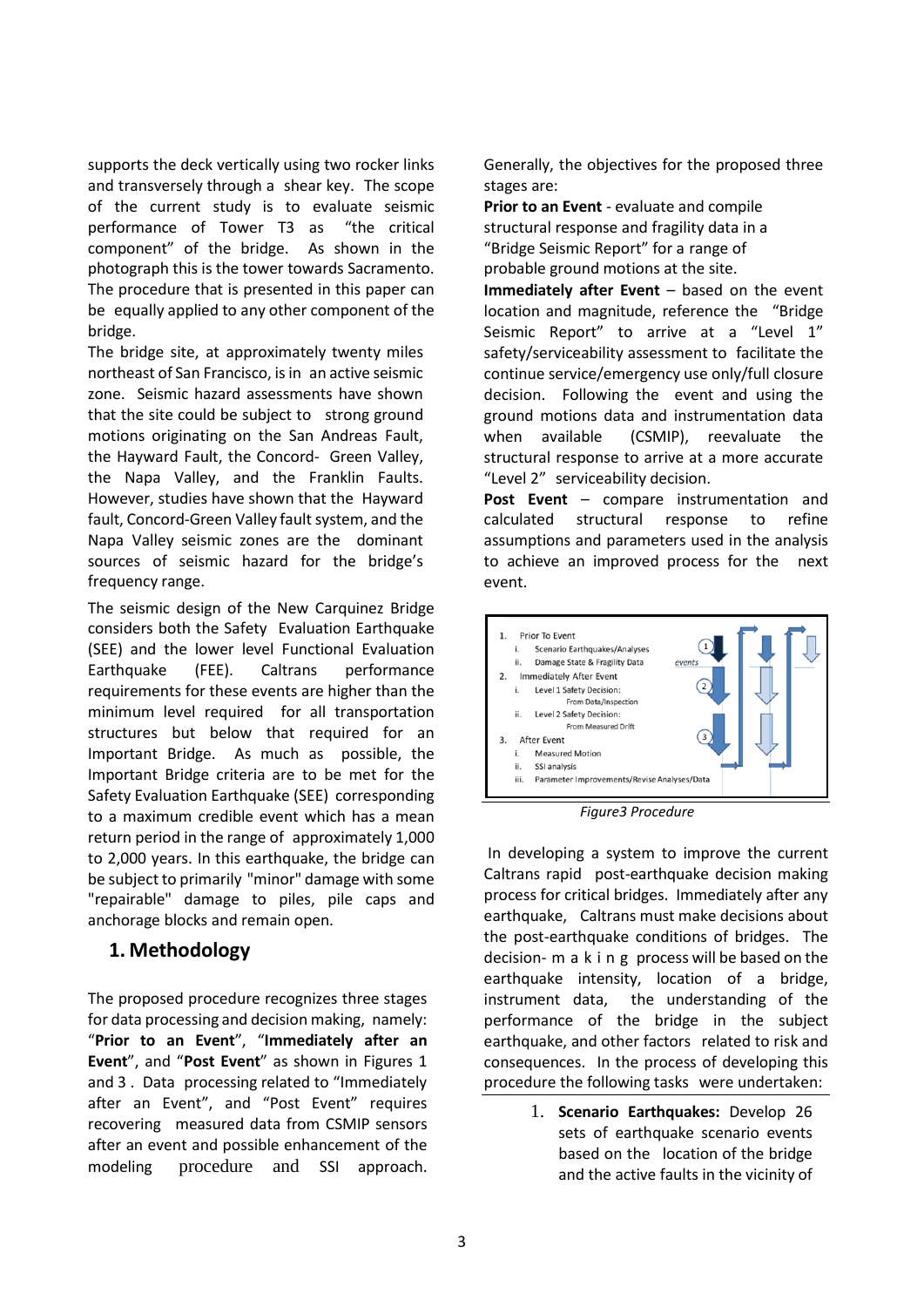the bridge site.

- 2. **Drift-Strain Curves:** Using pushover analysis, obtain drift-strain (concrete and reinforcement) curves. For this study Tower T3, located at the North side of the bridge, was selected as a critical component of the bridge.
- 3. **(Mw-R-Sa)-Drift data:** Using 26 nonlinear time-history analyses of the detailed model of the bridge, obtain 26 samples of data between drift and the earthquake characteristics. In this study Moment magnitude (Mw), distance to the fault (R) and spectral acceleration (Sa) are used to characterize the ground motion.
- 4. **Fragility Analysis:** Using the (Mw-R-Sa)-Drift data, and the fragility curve database, obtain fragility curves for Tower T3.
- 5. **Bridge Seismic Report:** using the fragility curves, prepare a "Bridge Seismic Report".

As shown in Figure 3, prior to an event, several automated procedures were completed and compiled in a "Bridge Seismic Assessment" report, as a reference document for Caltrans decision making, after an event. The steps include the following:

1. Establish Scenario Earthquakes

To develop fragility functions, a set of preearthquake scenario events must be selected based on the location of the bridge and the active faults in the vicinity of the bridge site. For the purpose of this project, 26 sets of scenario ground motions were generated based on different magnitude earthquakes on regional faults. These motions ranged from low fault activity and spectral acceleration, through Design Spectra, and spectral acceleration values both less than and greater than design levels prescribed for the site. The characteristics of each motion were identified by moment magnitude (Mw), distance to the fault (R), and spectral acceleration (Sa).

2. Develop Input Ground Motions at the

Bridge Site

Using the available site-specific ground motion, generation tools and design spectra, the SSI analytical model customized for the Carquinez site was used to bring the scenario earthquakes to the site and to generate scattered motions.

3. Dynamic Analyses of Bridge under Scenario Ground Motions Demand

The existing detailed Finite Element model of the New Carquinez Bridge [3, 6], developed by SCS, was used in the demand analyses subjected to the scenario ground motions. Drift values of the critical components of the bridge were related to the motion characteristics (Mw, R, Sa). For each critical component, a primary response parameter should be identified. In this project, the proposed approach and scope-of-work is based on the use of Tower 3 drift as the primary response parameter to reflect the damage state of Critical Tower Components, as an example of the process. This methodology can be applied to different primary response parameters to reflect damage status of other critical components

4. Pushover Analysis Capacity A Finite Element model of Tower 3 was used to perform pushover analysis. Values of drift and strain (concrete and reinforcement) were extracted and correlated with those from demand analysis.

5. Evaluation of Tower Drift and Component Damage (relationship between demand and capacity)

Governing tower drifts as the primary response parameters were documented vs. motion characteristics (Mw, R, and Sa), and finally a series of relationships between the ground motion characteristics (Mw, R, and Sa), Tower Drift, and strain values (damage) of the critical tower were generated.

6. Develop Fragility Data versus Earthquake Intensity and Tower Drift

Based on the analyses, the following response parameters were related to the scenario earthquake intensity, fault, and distance to site as shown in Figure 4: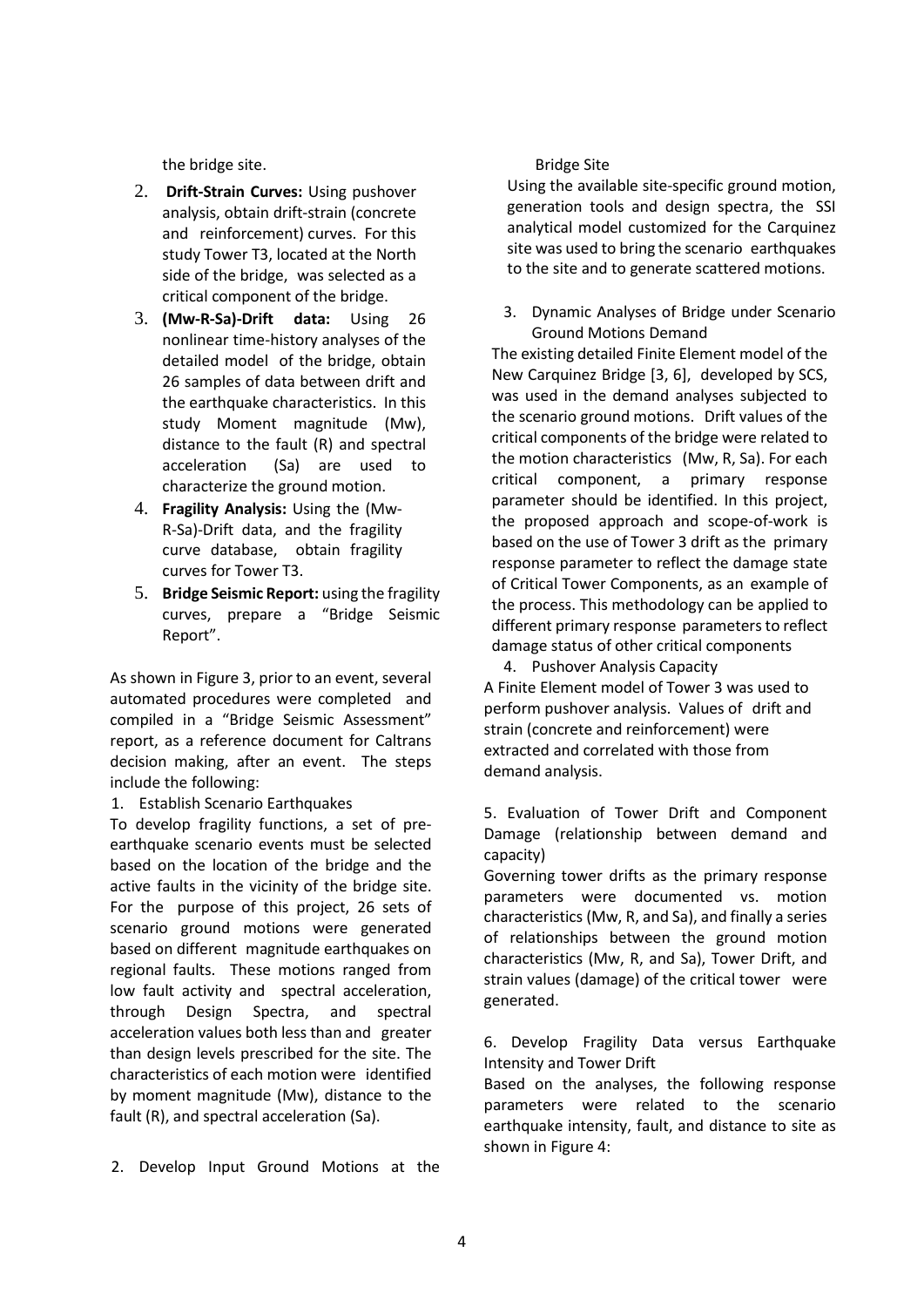- 1. Relation between damage states (DS) and strain (Fragility),
- 2. Relation between strain and drift (pushover analysis)
- 3. Using (1) and (2): Relation between damage state (DS) and drift (Fragility),
- 4. Relation between (Mw, R, Sa) and drift (26 time-history analyses



*Figure 4 Relationship between Pushover, Time-History and Fragility*

# **4 Seismic Hazard**

Results from the seismic hazard memorandum for the Carquinez Bridge [indicate that the ranges of controlling magnitude and distance of earthquakes are from moment magnitudes of 5.8 to 7.9 at distances of 1 to 42 km. Therefore, the recorded seed motions were selected based on these ranges in magnitude and distance [5].

 4.1 Local Seismic Design Hazard For this study, the values of peak design rock accelerations for the New Carquinez Bridge are based on the original bridge design.

**4.2** Determination of Dynamic Characteristics for the Conditional Mean Spectra (CMS)

Using the results from the dynamic response analysis conducted on the detailed FE model of the New Carquinez Bridge [13], the dynamic characteristics were readily available to determine the periods, mode shapes, and participation factors that were the major contributors to the dynamic response of Tower 3 in the longitudinal direction. Although there are other modes with larger participation factors in the longitudinal direction, their contribution to the longitudinal participation is very small. As shown in Table 4-2, the largest mass participation factors in the longitudinal direction, which result in the longitudinal oscillation of Tower 3, are at modes 11, 12, 13 and 19 (Figure 4-1). Therefore it can be concluded that the modes having periods ranging from 2.18 to 2.64 seconds were the primary contributors to the longitudinal response of Tower 3. A target period of 2.4 seconds, within the range, was selected as the target period for the Conditional Mean Spectra (CMS). Using well-established procedures to develop CMS [14, 17], it is believed that the CMS would provide more realistic ground motions than the deterministic 84th percentile ground motions from the Ground Motion Prediction Equations (GMPEs).

#### **4.3 Development of the Scenario Earthquakes**

The development of the 26 sets of ground motions (each set with two horizontal components and one vertical component) follows standard practices for:

- 4.3.1 Determining moment magnitude (Mw) and site-to-source distance (R) of earthquake scenarios and site conditions,
- 4.3.2 Computing horizontal and vertical design spectra,
- 4.3.3 Selecting seed motions, and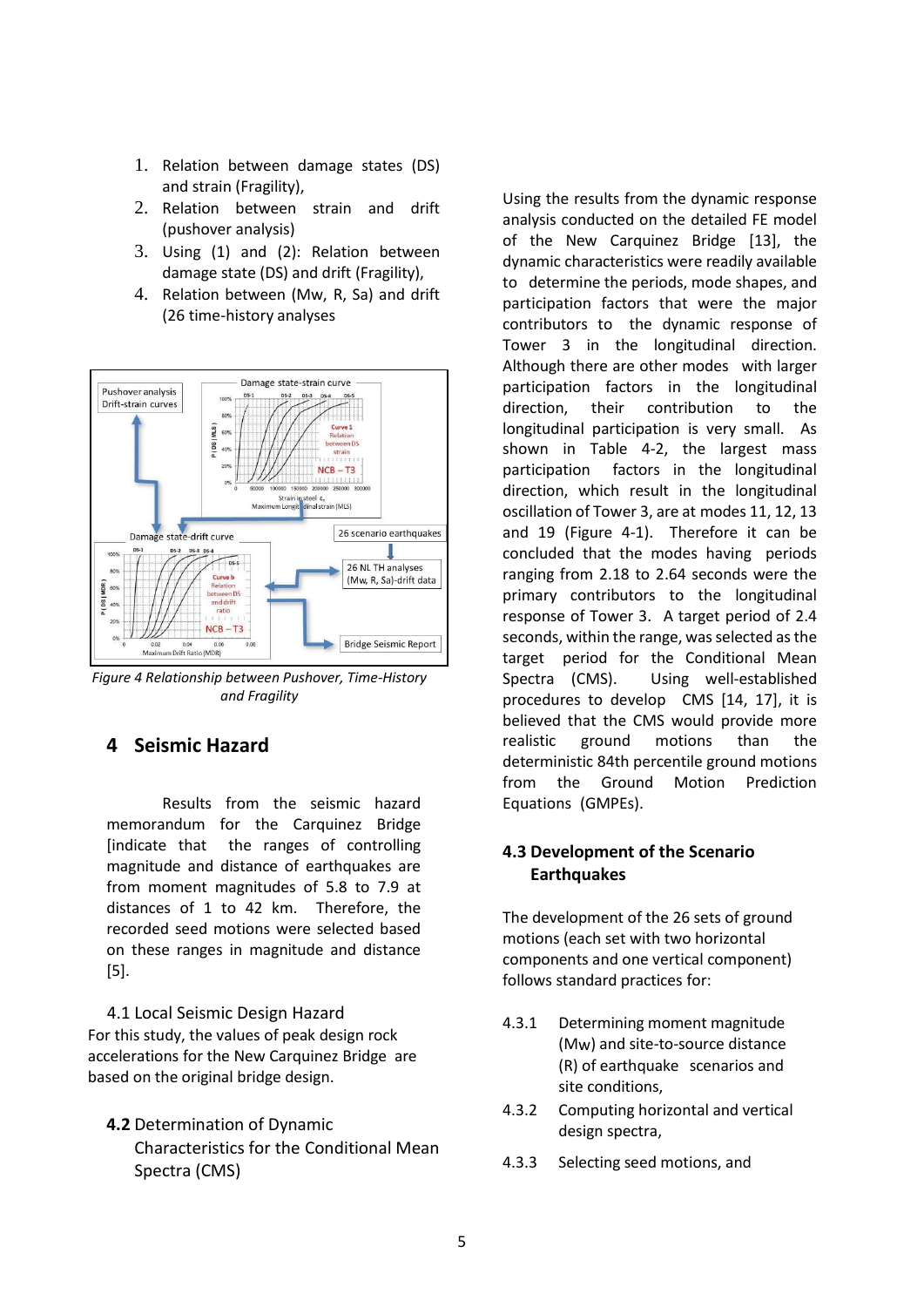#### 4.3.4 Spectrally matching selected seed motions.

This section presents the details of the procedures used in the ground motion development for 26 different scenario earthquakes [5]. Among these 26 scenario earthquakes, 15 of them are designated to have velocity pulses in order to consider directivity effects from near-fault motions. The percentage of scenario earthquakes with velocity pulses is about 60%, consistent with the fraction of ground motions with velocity pulses used for nonlinear time-history analysis in current state of practice.

# **5.0 Structural Analysis**

A detailed finite element model of the New Carquinez Bridge was developed based on the marked up as-built drawings using the ADINA FE program [3]. All structural components of the new Carquinez Bridge were explicitly modeled. A cross-section of the steel box girders and the bulkhead details are included in the model. The key structural components that were included in the global FE model. Suspension bridges belong to a category of structures that are highly nonlinear in geometry and therefore, during the construction simulation and for their seismic evaluation, large displacement capability was included in the analysis. Geometry iteration was used for the construction sequence of the NCB FE detailed model [3].

#### **5.1 Validation of the Detailed FE Model**

SCS used the detailed FE model of the NCB in two major projects in the past. As shown in .and Table 5-2, measured axial forces in the hangers and the measured frequencies match well with those estimated by the detailed FE model of the NCB.



*Figure 5 Elevation View of Analytical Model*

### 5.2 Pushover Analysis of Tower 3 (Capacity Calculation) - Drift-Strain Curves

The stand-alone FE model of Tower T3 was developed with a fixed base. The pushover profile is proportional to the first longitudinal mode of tower, which was obtained from the global model. The main reason to perform pushover analysis is to obtain drift-strain curves (capacity), which will be used as an input to the fragility analysis.

#### 5.3 Force-Displacement Curves from Pushover Analysis

The pushover analysis of Tower T3 was performed using the first longitudinal mode of the tower. The inflection point location varies as the push forces increase. The values of strain in confined concrete and steel are also shown in this figure. The steel and concrete strain values along with the location of the point of inflection are summarized in Table 5-3. The steel and concrete strain limits, based on the PS&E design criteria [2] are 0.012, and 0.06 for concrete and steel, respectively. The steel strain reached its limit, before the concrete, and at about a 6-ft displacement at the top of the tower. The maximum relative top-to-bottom displacement of tower T3 from the PS&E analysis is 1.45-ft [88].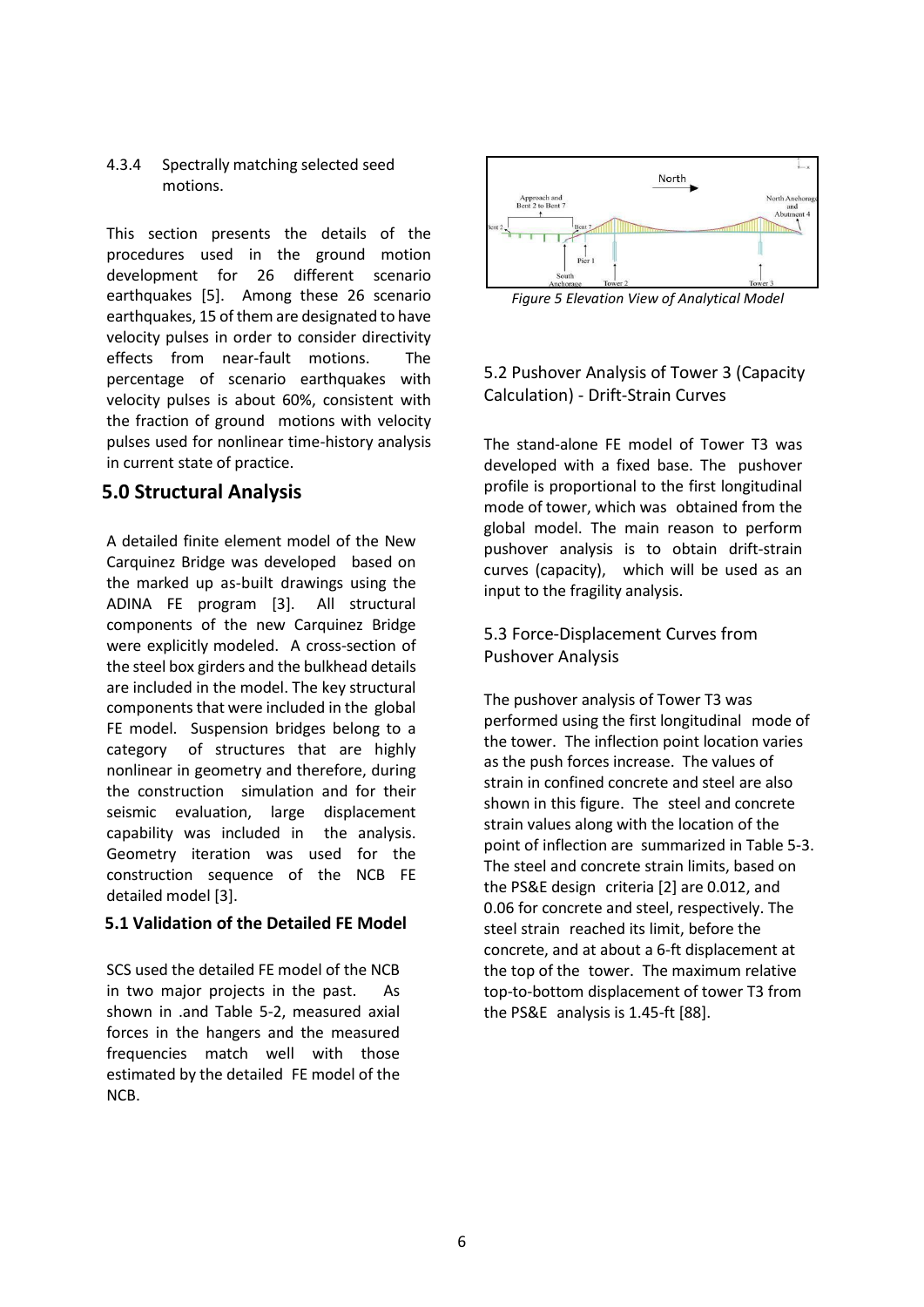

*Figure 6 Force-Displacement Relationships of Tower T3 – Total Base Shear versus Displacement*

# **6. Fragility Analysis**

This Section presents a summary of the work on the development of fragility relationships for the Carquinez Bridge Tower 3 subjected to

#### **6.1 Definition of Damage States**

Six apparent damage states (DS) were developed for RC columns in cooperation with Caltrans engineers involved in the reconnaissance investigations [20]. These damage states were correlated with different seismic response parameters. The apparent damage states and the corresponding maximum longitudinal bar strains (MLS) were used respectively as limit states and the response parameter. The damage states are defined as:

- DS-1: Flexural cracks;
- DS-2: Minor spalling and possible shear cracks;
- DS-3: Extensive cracks and spalling;
- DS-4: Visible lateral and/or longitudinal reinforcing bars;
- DS-5: Compressive failure of the concrete core edge (imminent failure); and
- DS-6: Failure.

earthquakes in the longitudinal direction of the bridge. The purpose of the curves is to provide a probabilistic estimate of damage states as a function of the maximum drift ratio and spectral acceleration (Sa), the moment magnitude (Mw), and the distance to the site (D), expressed as Sa(Mw, D).

The objective of this study was to develop fragility curves for the Carquinez Bridge Tower 3 (T3) using experimental database obtained at the University of Nevada, Reno (UNR), and analytical ADINA response data. More than 100 shake table test data from studies of over 20 reinforced concrete (RC) bridge column models conducted at the University of Nevada, Reno (UNR) was used. The test columns were designed based on recent or current seismic design provisions used at Caltrans .



*Figure 7 DS-1 Flexural Cracking*

As Shown in Figures 7, 8 and 9 the progressive damage states from flexural cracking to imminent failure illustrate the degree of damage for three damage states. Lognormal cumulative distribution function was used to correlate damage states to response parameters. The correlation between the first 5 damage states and MLS is presented in Figure 10.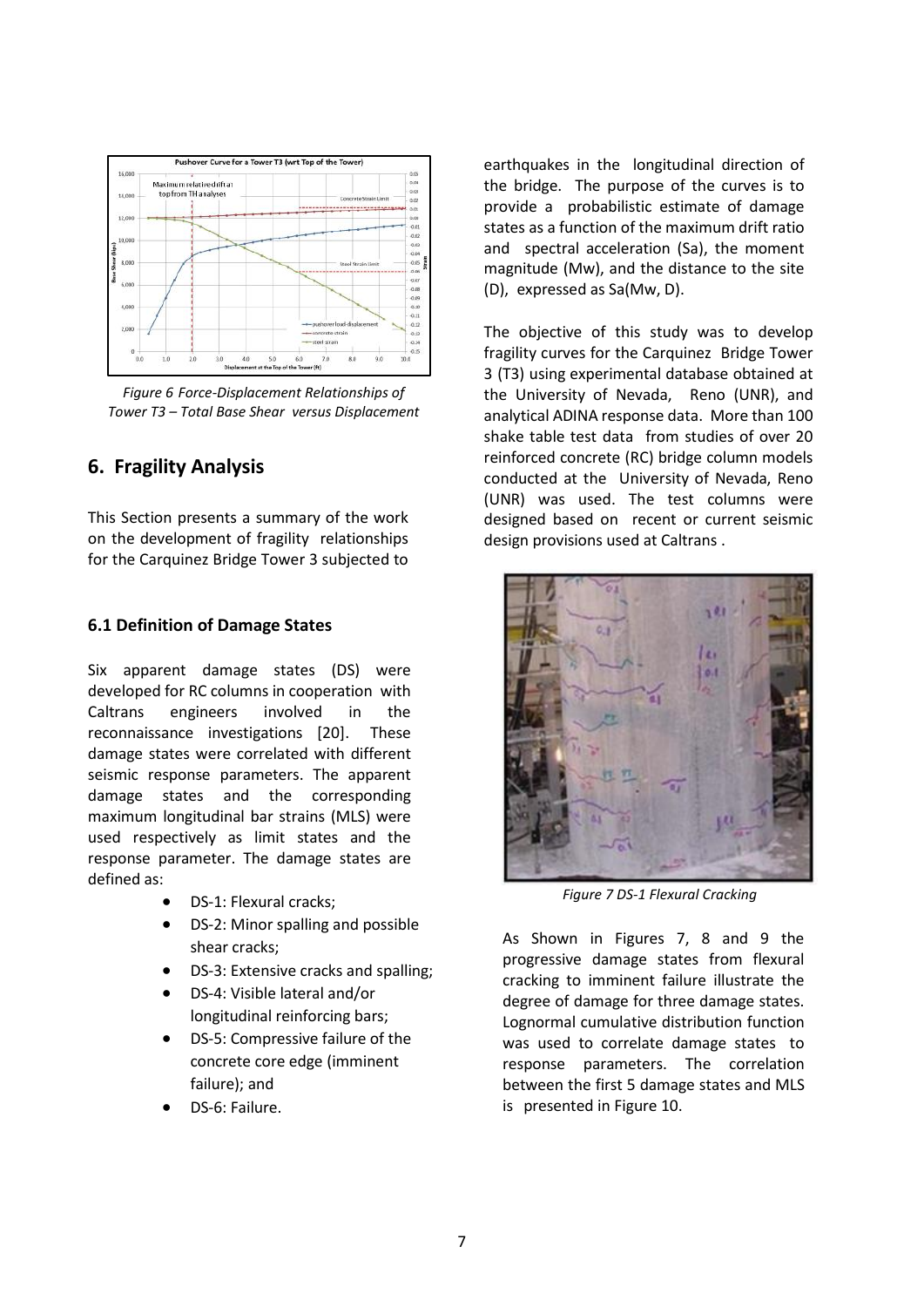

*Figure 8 DS-3 Extensive Cracking and Spalling* 



*Figure 9 DS-5 Imminent Failure*



*Figure 10 Fragility Curves* 

# **7 Conclusions**

The proposed procedure recognizes three stages for data processing and decision making, namely: "**Prior to an Event**", "**Immediately after an Event**", and "**Post Event**". Generally, the objectives for the proposed three stages are above in Section 3 Methology.

## **7.1 Prior to an Event**

In this study, the prototype for a procedure was successfully developed to assess the damage immediately following an earthquake using the ground motion parameters of the earthquake event and fragility curves developed for the bridge so that a decision can be made on the continued use or closure of the bridge. This procedure, in this prototype, was implemented the west tower (T3) of the New Carquinez Bridge. For the 26 scenario ground motions the damage was observed for the longitudinal direction using the MDR and the fragility curves. The following steps were taken to successfully evaluate the damage state for the tower in the longitudinal direction. The scope of the current study is to evaluate seismic performance of Tower T3 in the longitudinal direction as "a critical component" of the bridge. The procedure that is present this report can be equally applied to all other key components of the bridge, to produce system-wide fragility information, and base the bridge serviceability decision on the response of the governing key component.

# **7.2 Immediately after an Event**

Data processing related to "Immediately after an Event", requires recovering measured data from CSMIP sensors after an event and possible enhancement of the modeling procedure and SSI approach.

# **7.3 Post Event**

Data processing related to "Post Event" requires recovering measured data from CSMIP sensors after an even. Comparison of predicted and measured response of the bridge components, can then be used to calibrate analytical model,